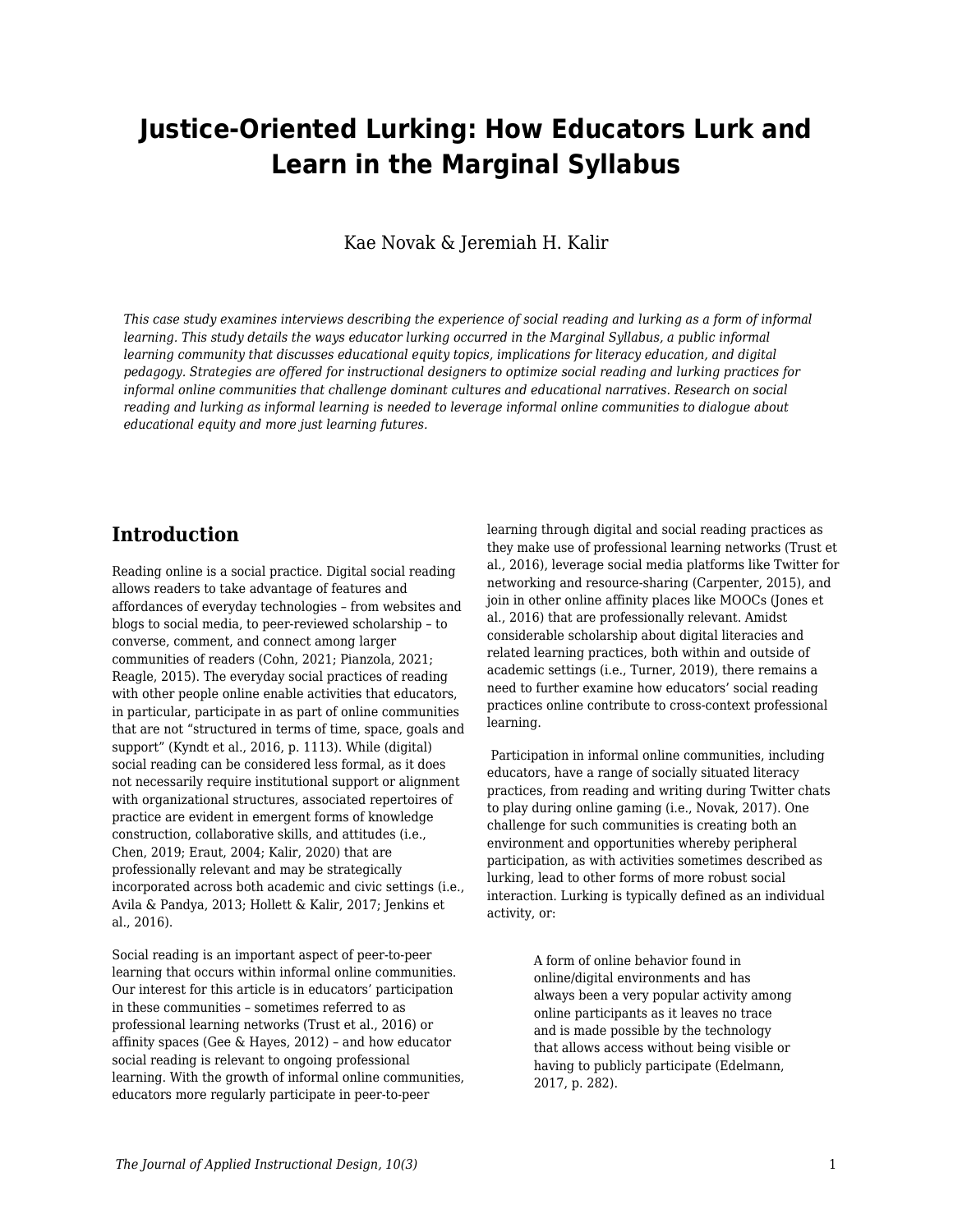Although often perceived as a solitary and disconnected practice, lurking is an important aspect of participation in online communities with implications for informal learning (Bozkurt et al., 2020). Lurking in online communities has also been described as the ways in which a new participant "enters, observes, and learns the culture and the norms of the environment as well as the tools provided" (Dawley, 2009, p. 118). This article suggests a more direct connection between lurking and social reading practices whereby certain online literacy practices are understood as a form of lurking. More specifically, lurking includes the social reading of online conversation and commentary created by participants in online communities (Cohn, 2021; Pianzolla, 2021).

The relationship between lurking and social reading practices is not only germane to participation in informal online communities, it is of particular importance to better understand how educators join, make sense of, and interact with groups expressly committed to educational equity and justice-directed learning. In informal online communities, lurking as social reading is an important first step toward professionally-relevant learning about topics of educational equity and future justice-directed practices. Accordingly, this article presents a case study addressing the question: How do educators describe their experience of lurking, and their relationship of lurking to social reading, in an online community that discusses educational equity?

## Methodology

### **Research Design**

Educator lurking, social reading, and informal learning has seldom been investigated in the context of an online social community expressly concerned with issues of educational equity and justice. Accordingly, we adopted case study methodology (Yin, 2014) as an appropriate means to describe the relationship between lurking, social reading, and educators' professionally relevant yet informal learning. Our case is bound by educator participation in the Marginal Syllabus, an online social community that, since 2016, has sparked and sustained conversation about educational equity through collaborative partnerships with the National Writing Project, the National Council of Teachers of English, and the annotation organization Hypothesis ([http://marginalsyllab.us/\)](http://marginalsyllab.us/). Social reading in the Marginal Syllabus occurs through educators' use of social annotation (SA), or the addition of multimodal notes to digital texts for the purposes of discussion, information sharing, knowledge construction, and meaning-making (Zhu et al. 2020). During Marginal Syllabus activities, educators collectively read scholarship about educational equity topics such as whiteness and privilege, racial justice in literacy curricula, and youth activism.

Educators also read SA written by other participants who contribute to online discussion located in the margins of these open-access texts. To date, 62 partner authors have provided the Marginal Syllabus with permission to feature 41 texts for educators to read and annotate, over 600 educators have participated in the project since 2016, and participants have written more than 4,700 public Hypothesis annotations for others to read and discuss. Our interest in this case—with lurking, social reading, and informal learning—is a useful complement to prior Marginal Syllabus research that has examined how this online social community enables educator civic writing (Kalir & Garcia, 2019), ethical debate about digital literacy (Kalir & Dillon, 2019), and collaborative epistemic expressions (Kalir, 2020a).

### **Data Collection**

The data collected for this case study were drawn from a series of interviews conducted with 26 educators who participated in the 2018-19 Marginal Syllabus. Interviews took place online via Zoom. The second author (Kalir) interviewed each educator for approximately one hour. All interviews were recorded, and the audio subsequently transcribed for analysis. As the Marginal Syllabus community has grown, interviewing has served as a regular and useful means of engaging with educators to better understand their participation in social reading and SA as a public, social, vulnerable, and critical professional learning activity (Kalir, 2020b). The featured interview dataset has provided data for a prior analysis of educator collaboration as open learning (Kalir, 2020a). In this case, we examined educator responses to a single question about the public writing, curation, and reading of SA during Marginal Syllabus activities. Responses to this question by eight educators were explicitly relevant to our concern for lurking and social reading activities, and amidst this subset of interview data we identified 31 excerpts for our analysis. Table 1, below, provides basic demographic information about the eight educators whose interview data were included in this study (all names are pseudonyms).

#### Table 1

Demographic information of educators included in case study

| Name        |   | <b>Gender K12/HE</b> | <b>Discipline</b>   | <b>Career Stage</b> |
|-------------|---|----------------------|---------------------|---------------------|
| Karine      | F | HЕ                   | <b>Teacher Ed.</b>  | Mid                 |
| <b>Tess</b> | F | K <sub>12</sub>      | Literacy            | Early               |
| Lester      | Μ | K12                  | Literacy            | Veteran             |
| Teresa      | F | ΗE                   | Teacher Ed          | Veteran             |
| Nannette F  |   | HE                   | Composition         | Veteran             |
| Kent        | М | K <sub>12</sub>      | Literacy            | Veteran             |
| Nina        | F | HE                   | Literacy            | Veteran             |
| Kallie      | F | HЕ                   | Learning Technology | Mid                 |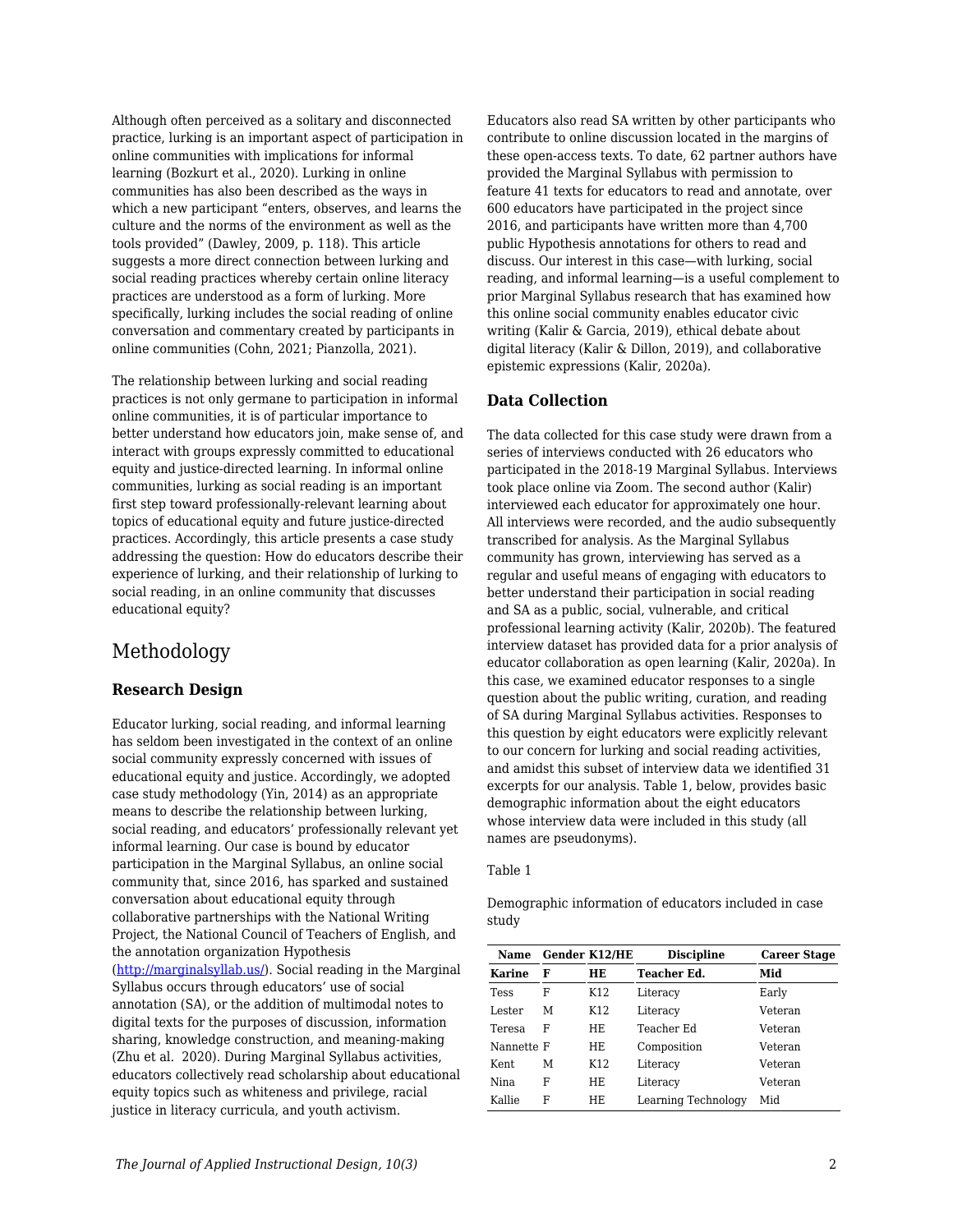#### **Data Analysis**

We analyzed excerpts from educator interviews using two complementary and inductive methods – first, classical content analysis followed by critical discourse analysis – to better understand how educators described their lurking and social reading practices during Marginal Syllabus activities. In our first analytic pass, classical content analysis (Berelson, 1952) was used to identify a set of five characteristics relevant to educators' social reading. Interview excerpts were inductively coded and revealed characteristics of vulnerability (24 code occurrences), lurking (14), access to other people (10), professional learning (8), and critical media literacy (7). For example, one Marginal Syllabus participant, Teresa, spoke about the presence of vulnerability when social reading ("I feel vulnerable in that space"), the importance of accessing other people's thoughts via SA ("learn from their perspectives"), the value of social reading to critical media literacy ("these topics around critical media literacy are just super relevant right now"), and the general importance of social reading to professional learning ("a focused exploration of a core text"). Employing classical content analysis allowed us to ascertain key themes in our data regarding the qualities and value of social reading as a form of educators' informal learning.

Our second analytic pass used a socio-cognitive approach from critical discourse studies (CDA) with a triangular analysis of the transcript (Van Dijk, 2016) to further clarify the ways in which educator lurking and social reading may have been informed by perceptions of power. This approach specifically looked at systemic power dynamics (Wodak & Meyer, 2016). Given that educators read and discuss scholarship about educational equity and justice during Marginal Syllabus activities, it was appropriate to extend our prior analysis of educator interviews using a second method attuned to the dynamics of power in social discourse as reflecting broader socio-political structures. The critical stance of the Marginal Syllabus aligns well with the "critical attitude" (Wodak & Meyer, 2016, p. 6) of CDA as this method can help to reveal patterns in discourse associated with "subjugated knowledge against dominant knowledge" (Wodak & Meyer, 2016, p. 7).

CDA afforded analytic insight about aspects of power in educator discourse such as the use of pronouns, identification language, self versus other descriptions, expressed activities, expressed or implied norms or values, and stated interests in resources (Van Dijk, 2016). More specifically, we examined the "microstructure" of educators' personal learning through mention of pronouns, identification, and emphasis of self-description (Van Dijk, 2016, p. 73), as well as the "macrostructure" of "activities, norms and values and interests" (ibid, p. 74) in which they participated in the Marginal Syllabus as professional learning. Use of CDA to analyze educator interviews for evidence of lurking and social reading behaviors surfaced, for instance, tension between the benefits of personal learning and the vulnerabilities of public professional learning activities. For example, Nannette stated, "I have to overcome some serious anxiety to put it out there. As much as it is anxiety inducement for me, that's, for me, a personal issue that I keep wanting to challenge myself to overcome." CDA also afforded the ability to analyze how participants looked at inherent sociopolitical power considerations amidst group-level and public professional learning such as with Kent, who stated, "We're worried that folks would feel alienated when we're talking about issues of DACA [Deferred Action for Childhood Arrivals policy] youth who are fighting for their rights and whether or not they're even considered part of the civic conversation." CDA revealed how some educators – particularly those who were new to social reading and SA activities oriented toward educational equity and justice – grappled with insecurities, expression, and participation amidst broader ideological dynamics.

# **Findings**

Findings suggest participation in the Marginal Syllabus encouraged educators' social reading practices, and this form of lurking may be explained by two themes. The first theme of *personal learning* described qualities of educator comfort and value when learning about educational equity and justice through social reading in an informal learning community. The second theme of *professional learning* described potential contradictions, vulnerabilities, and potential professional risk associated with contributing to public discussion about educational equity and justice in an informal online community.

### **Social Reading and Lurking as Personal Learning**

We found through analysis of the interview excerpts a primary discourse of self which was relevant to the theme of personal learning through social reading. Selfdiscourses were characterized by educators' repeated use of "I" to describe their lurking behaviors and descriptions of personal thoughts and reasonings for individual actions. Additionally, self-discourses addressed the microstructures of individual social network access and formation, or how they joined the Marginal Syllabus, acquisition of new knowledge and perspectives, and evolution of the self--or perceptions of their participation in the project.

In the Marginal Syllabus, participants saw lurking as a way of learning without risk of unnecessarily exposing themselves. As Nanette shared, "I'm a voyeur, because—I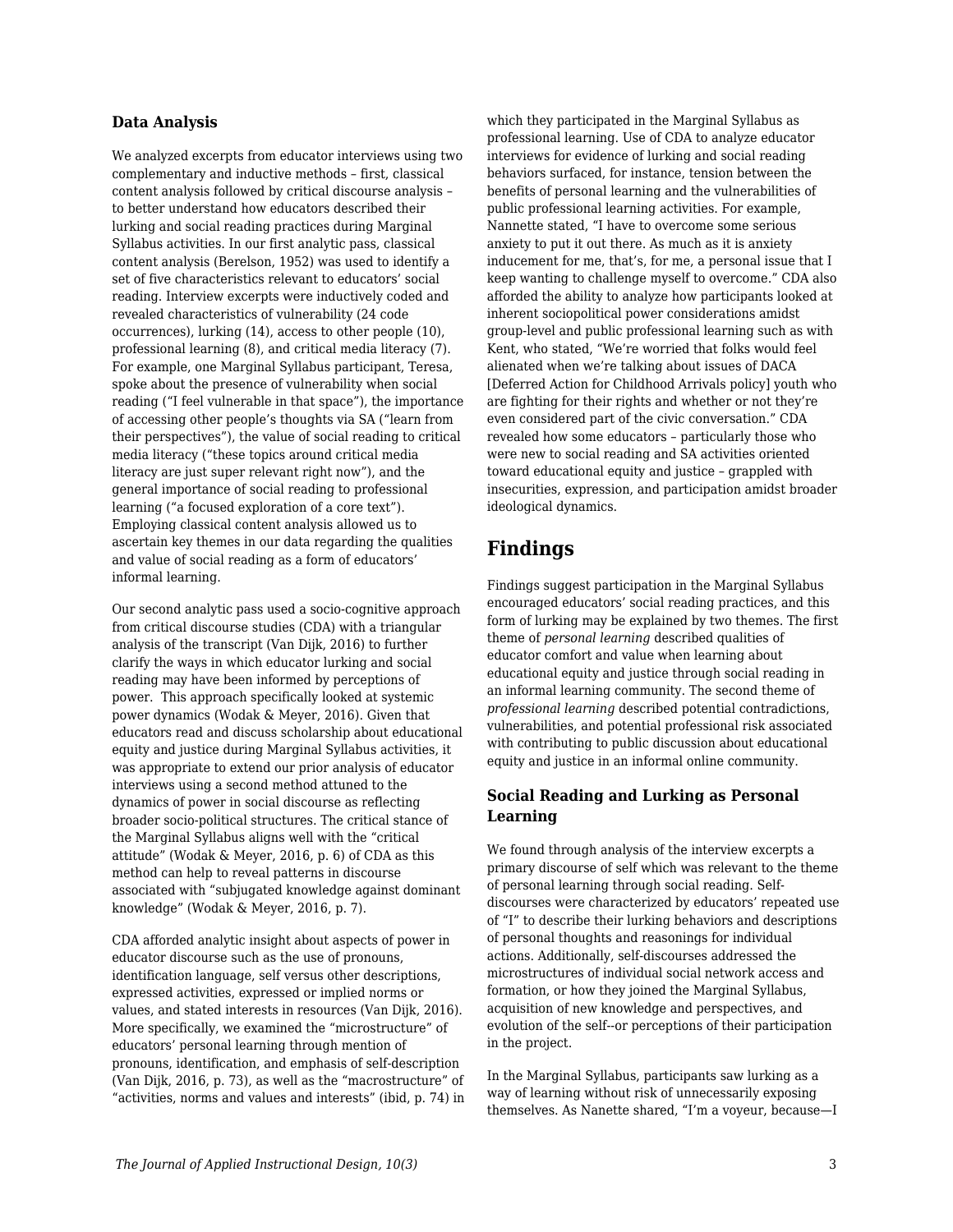don't know—there is something about putting something out there that might never disappear." Educators considered lurking as a legitimate way to initiate involvement in the community or, as Teresa stated, "It's an entry point, and it's still valid." There was noteworthy discussion by participants of other educators who they also believed may be lurking in the Marginal Syllabus as informal online learning. One such example was mentioned by Kallie, who observed, "I'm sure there are teachers that are reading what's going on, but not taking the step into the margins to become part of that conversation." Similarly, another participant, Lester, discussed his lurking behavior in the context of colleagues:

> I think some teachers would see the tension as, "I'm not ready to do that, even today," so they don't get engaged in that conversation. They might read it—I bet you, I'm sure you can track reading, and stuff like that. I'm sure there are teachers that are reading what's going on, but not taking the step into the margins to become part of that conversation.

Throughout educators' interviews, there was a commitment to learning more about equity in education alongside recognition that voices and perspectives were not being heard despite multiple participation pathways in the Marginal Syllabus. Kallie stated, "I think a lot of people whose voices do matter and should be part of the conversation aren't necessarily in there because they're not always convinced that their voice matters as much as other people's do." A related tension that educators expressed consisted of wanting to learn while publicly managing their ignorance of certain topics from others while they continue to grow as individuals. Teresa stated, "Because it's open and because I feel vulnerable in that space, I don't always ask all of the questions I would ask because I'm not sure that any space is a safe space to ask them for me right now." Even when educators felt that as though they did not have the time to participate in the Marginal Syllabus' annotation activities, they felt the project's featured scholarship was important to read in a social context for their personal learning.

### **Social Reading and Lurking as Professional Learning**

In contrast to personal learning as enabled by social reading, educators also described how professional learning opportunities and tensions were evidenced in more public discourses as characterized by general references to "others," or other participants of the Marginal Syllabus community with more knowledge.

Lurking discourses of "others" addressed the macrostructures of navigating network access to more knowledgeable others, avoidance of traditional network gatekeeper mechanisms, and determining one's fit within the learning community. CDA methods, in particular, allowed us to describe how Marginal Syllabus participants viewed professional power, or the "knowledge, status, fame and access to public resources" (Van Dijk, 2016, p. 71), present in social reading and SA activities.

One aspect of professional learning, and broader dynamics of professional power, concerned how Marginal Syllabus participants perceived complex feelings of ignorance and vulnerability. For example, the complexities of joining, reading, and also participating through annotation in the larger public professional group was illustrated by Nina, who commented:

> I also am thinking out loud right now about the fact that sometimes there's risk involved with these kinds of things. If you write, there's a certain way in which that writing is given to a broader public, but you don't necessarily want to see everyone's thread of thought on everything you've ever said.

Throughout educators' interviews, lurking discourses of "public" and "professional learning" reflected macrostructures of social status as new participants navigated the Marginal Syllabus' network and voiced trepidation about being judged by established project participants. For instance, one participant, Teresa, stated, "Many of the people who come are people who do have more of a background in the topic than I do,*"* which suggested feelings of vulnerability due to a perceived lack of knowledge. Additional concern about participation insecurities and professional vulnerability was related to the educational equity topics discussed in the Marginal Syllabus. One participant, Kallie, explained:

> I have that theory that teaching is a public act, yet I sit there and censor myself sometimes and really have to decide what I will put out there and what I won't. Sometimes I think that's a good thing. We all need to make those private-public decisions, but there's definitely been times where I'm like, "Ooh. That's a tough conversation," or "That seems a little," I hate the word sensitive, but "sensitive," and "Do I put that out there right now?"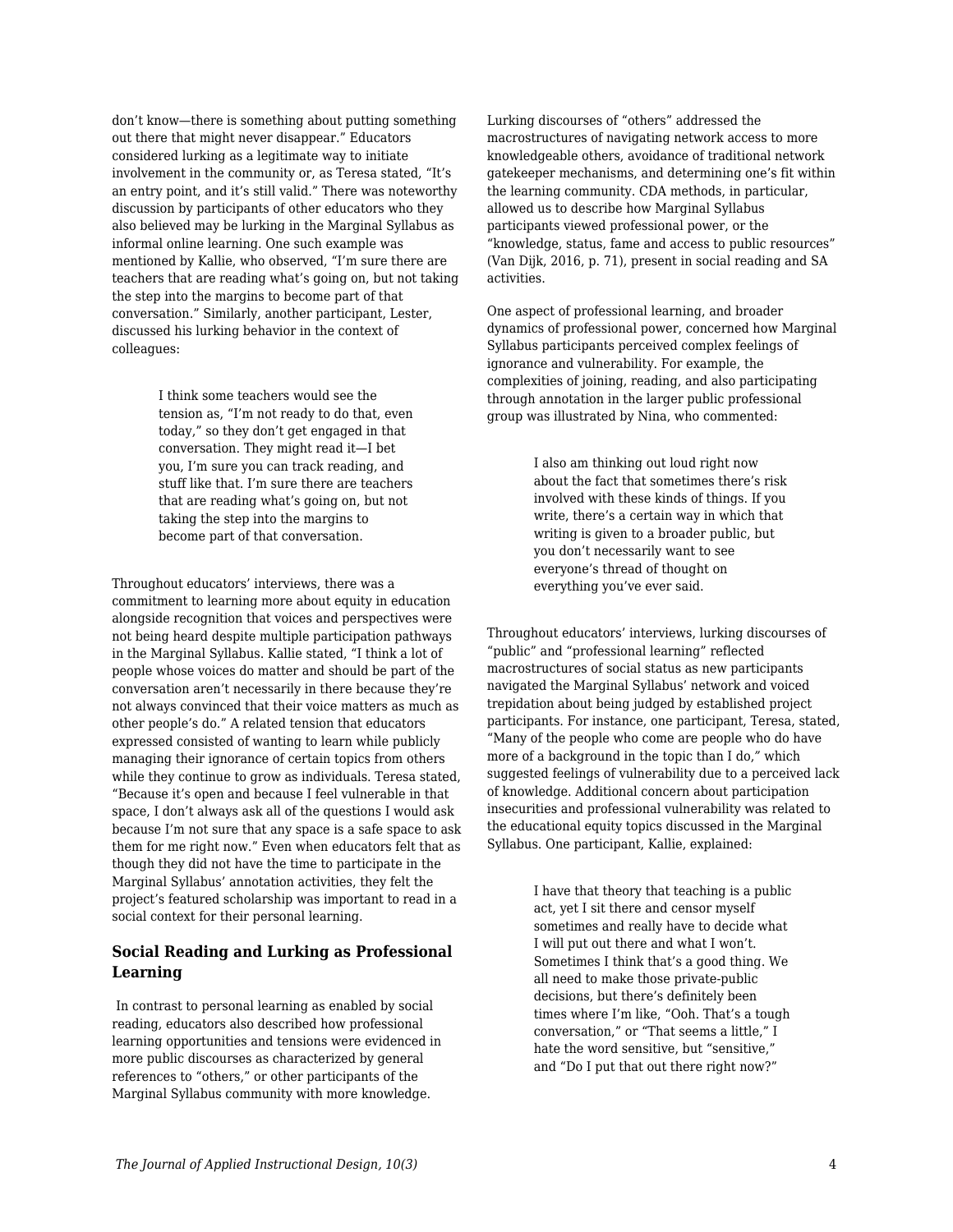As participants navigated their social reading and degree of public participation, professional learning complexities surfaced at the intersection of lurking, vulnerability, and access to a useful online community relevant to educational equity.

A second quality of professional learning concerned the challenges of transitioning from anonymous social reading to attributable SA. As educators switched from being solely a lurking social reader to an active contributor through annotation, participants did connect with a broader network whereby information and perspectives flowed in multiple directions. As Teresa described it, "I'm thinking from a professional learning perspective with the opportunity to connect to other ideas... [I'm] learning a lot by learning from others." Yet, there was also fear of judgment based on the public nature of discussing educational equity topics as evidenced in statements from Karine like "I'm a little more careful with my words if I know I'm gonna put it out publicly." Many Marginal Syllabus participants acknowledged grappling with discussions of racism, intersectionality, and critical approaches to justicedirected learning for the very first time. For a participant like Kent, who had more self-described experience examining equity in education, the transition from social reading to SA was difficult, too, as when publicly discussing civic education, he'd say "I spent a lot of time wrestling with even using the framework of civic engagement and talking about citizenship". However, once Marginal Syllabus participants moved from lurking to SA, they did express feelings of agency and power associated with that act of contribution. As Kallie reflected:

> Once I really do kind of turn on that active engagement switch, it is almost hard not to wanna comment because I just—as someone who's been actively reading for a long time, I can't read anymore without writing or I can't read anymore without thinking about what I would say or what I would highlight in response.

Despite reporting how lurking was connected to feelings of personal vulnerability, Marginal Syllabus participants also reported SA in this informal online learning community was valuable. There was a point whereby each educator bested feelings of vulnerability and moved from lurking as social reading to actively writing SA and extending the project's public discussion of educational equity.

# **Discussion**

Our case study of participation in the Marginal Syllabus investigated how educators described their experiences with lurking and social reading in an online community that discusses educational equity and encourages justicedirected professional learning. Based on our findings, our discussion first considers the importance of encouraging educator participation and agency in online communities as professionally-relevant learning. Then, we discuss how to effectively design informal learning spaces and activities for educators interested in educational equity and justice, as well as possible participation pathways from lurking to broader practices of connectivism (Siemens, 2004) and social network knowledge construction (Dawley, 2009). Our case informs a set of recommendations for instructional designers interested in leveraging online social communities for informal, professionally-relevant, and equity-oriented learning. Last, we offer recommendations and implications for designers, particularly when lurking behaviors may describe initial and ongoing participation in educational justice communities.

Informal online communities for educators, like the Marginal Syllabus, extend what is considered legitimate peripheral participation (Park, 2015; Wenger, 1998) in that membership and meaningful contribution does not require spatial co-location, formal registration, or credential. Our study of educator lurking behaviors, like social reading, suggests professionally-relevant opportunities may be encouraged as alternatives to compulsory professional development often required for educators. Lurking is an act of agency whereby participants are invited to read together, share perspectives, disseminate resources through channels and networks of their choosing, and not be constrained by the formal expectations or political pressures of their workplaces. Nonetheless, our interviews with educators also suggest their social reading practices were associated with perceptions of vulnerability, potential participation risks, and deliberation about how to thoughtfully contribute to public discussion. Accordingly, we recognize complexities of power defined social reading practices as a form of legitimate, and agentic, participation in a justice-directed online community like the Marginal Syllabus.

As learning designers, we are also interested in how our insights about lurking and social reading may be applied to help guide educator participation in professionallyrelevant and equity-oriented learning. First, learning designers can help educators identify appropriate networks for social reading and make suggestions about how to *read –* literally, socially, and symbolically – informal online communities relevant to their professional interests and goals. Second, learning designers can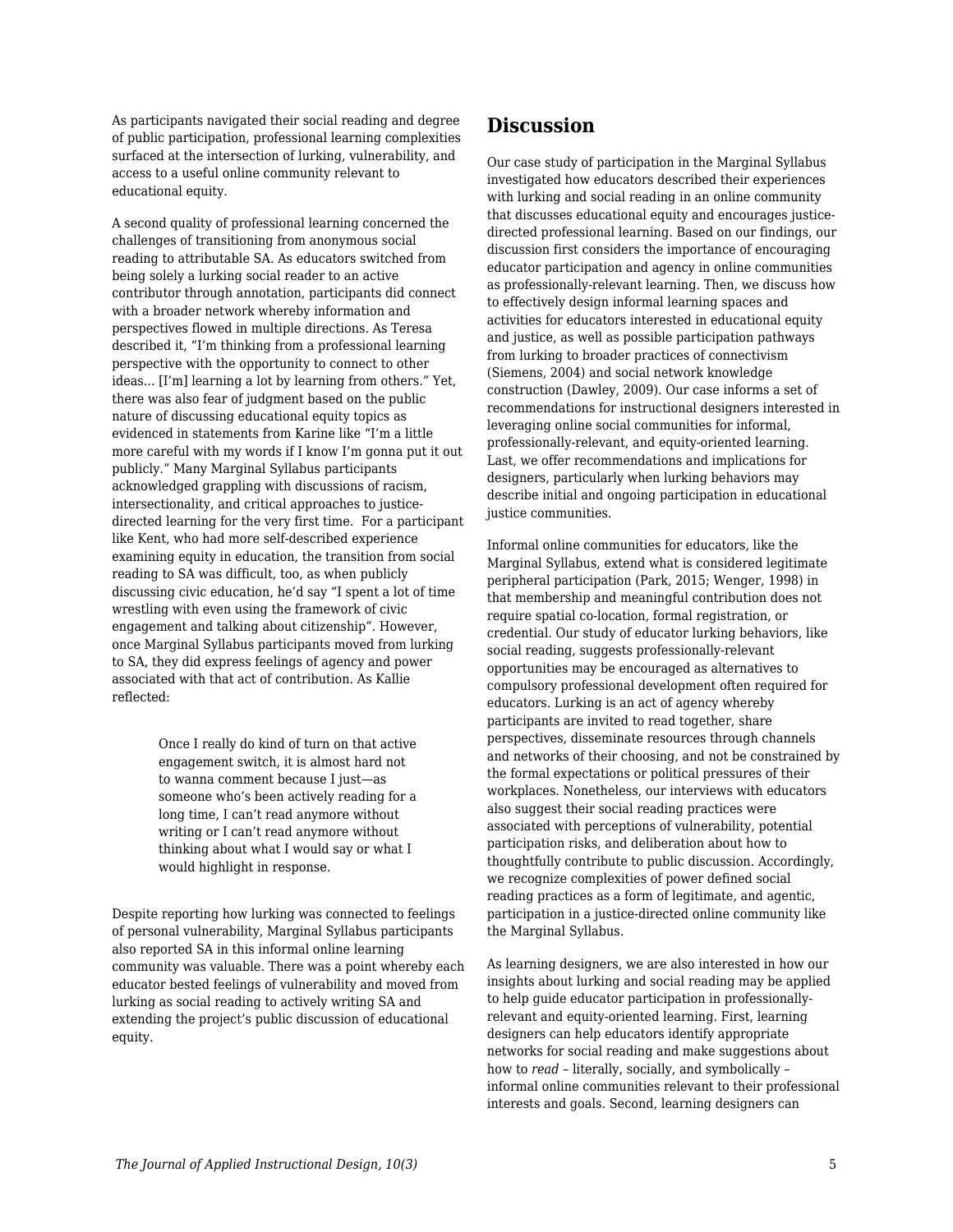effectively facilitate this process by being lurkers within the community (Lai & Chen, 2014), by evaluating the amount of engagement typically required, as well as by determining how new participants are welcomed into the community. Third, learning designers can pay attention to the tools and practices used within the community to encourage initial social reading and subsequent forms of participation. For example, social reading may be encouraged through easily accessible FAQs, or short videos featuring community leaders describing the culture and norms of the community. For informal online communities focused on educational equity and justice, a glossary of commonly used terms may also be useful to help newcomers feel welcome and knowledgeable enough to move from lurker to contributor. Learning designers might also create discussion questions that attend to community building and nudge the lurker to make their first post or annotation. Our case suggests learning designers with expertise creating engaging participation in online environments can collaborate with (informal) communities of educators to encourage and support activities relevant to justice-directed learning.

Learning designers are uniquely positioned in guiding educators to identify and join informal justice-oriented learning communities, and to help with the technical and social design of the communities. McNeil (2020) wrote that "lurking can be a waiting room before communication, in brief delay like the brutal clang of an old dial-up modem sound, a moment to pause and prepare oneself for an exchange with others" (p. 4). Learning designers could consider where there is the potential, or at what moments, for lurking to turn into engagement in an informal online learning community. We further recommend that learning designers—who are not often involved in the outreach, communication, or informal marketing of these online communities—become involved during the conceptualization phase. Learning designers, who as part of their profession regularly look at systems and delivery mechanisms, should be brought into early discussions about the audience for the informal learning community, how educators can identify with the community (Dawley, 2009), and advise on how to launch the informal learning community. These processes may be facilitated through social media and established professional learning organizations. Learning designers can also help informal social networks analyze participant characteristics, and identify the participation constraints of lurkers whose greatest anxiety may be public vulnerability.

Implementing these recommendations will present some challenges for academic, open education, as well as corporate learning designers interested in supporting lurkers and creating pathways for social reading as personal and professional learning. For instance, participation options might need to prioritize the ability of community members to remain anonymous or not publicly recognizable. Rather than setting standards for participation or, in more formal settings, the assessment of learning objectives, lurking should be encouraged for participants who have time constraints and for participants who only feel comfortable reading without writing (or other forms of social interaction). After helping introduce the informal learning communities, learning designers can also build small activities that allow participants to safely lurk. For example, webinars held synchronously, and then recorded and distributed, whereby learning materials are contextualized by more knowledgeable community members. This could open pathways for lurkers to understand content more deeply and potentially transition from individual reading to more social commentary and other public contributions. Additionally, learning designers can help create environments in which learning is not only socially constructed but also builds online connections to nodes of knowledge (Siemens, 2004). To do so, learner designers must understand possible participant needs within informal learning communities as different from academic courses or corporate training contexts in which lurking is often not an acceptable learning behavior. Informed by insights from this exploratory case study, learning designers can leverage social reading and lurking practices as informal learning to further enable online communities to dialogue about educational equity and more just learning futures.

# **References**

- Ávila, J. &Pandya, J. (Eds.). (2013). *Critical digital literacies as social practice: Intersections and challenges*. Peter Lang.
- Berelson, B. (1952). *Content analysis in communication research*. Hafner.
- Bozkurt. A., Koutropoulos, A., Singh, L. & Honeychurch, S. (2020). On lurking: Multiple perspectives on lurking within an educational community. *The Internet and Higher Education, 44.* 1-11. [https://edtechbooks.org/-YFLc](https://doi.org/10.1016/j.iheduc.2019.100709)
- Carpenter, J. (2015). Preservice teachers' microblogging: Professional development via Twitter. *Contemporary Issues in Technology and Teacher Education, 15*(2), 209-234. [https://edtechbooks.org/-VsNg](https://citejournal.org/wp-content/uploads/2016/04/v15i2general1.pdf)
- Chen, B. (2019). Designing for networked collaborative discourse: An UnLMS approach. *TechTrends*, *63*(2), 194–201. [https://edtechbooks.org/-eJVy](https://doi-org.aurarialibrary.idm.oclc.org/10.1007/s11528-018-0284-7)
- Cohn, J. (2021). *Skim, dive, surface: Teaching digital reading*. West Virginia University Press.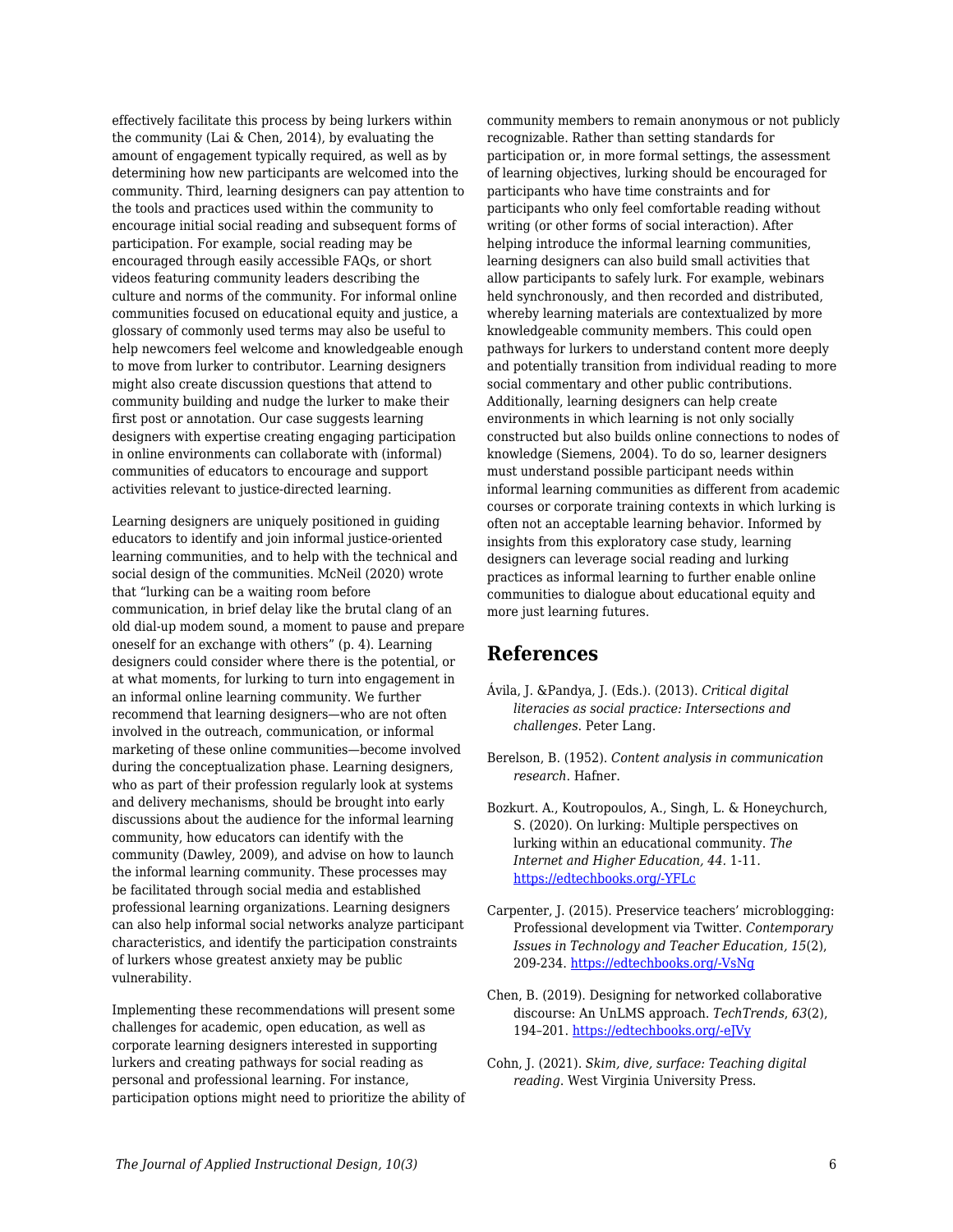Dawley, L. (2009). Social network knowledge construction: Emerging virtual world pedagogy. *On the Horizon*. 17(2), 109-121. [https://edtechbooks.org/-ZFn](https://doi.org/10.1108/10748120910965494)

Edelmann, N. (2017). Lurking in online participation and e-participation. In IEEE (Ed.) *2017 Fourth International Conference on eDemocracy and eGovernment (ICEDEG)* (pp. 282 – 284). IEEE.org. [https://edtechbooks.org/-opoW](https://doi.org/10.1109/ICEDEG.2017.7962552)

- Eraut, M. (2004). Informal learning in the workplace. *Studies in Continuing Education, 26*, 247–273. [https://edtechbooks.org/-Gao](https://doi.org/10.1080/158037042000225245)
- Gee, J. P., & Hayes, E. R. (2012). *Language and learning in the digital age*. Routledge.
- Hollett, T., & Kalir, J. H. (2017). *Mapping playgrids for learning across space, time, and scale. Techtrends, 61*(3), 236-245. [https://edtechbooks.org/-KCr](https://doi.org/10.1007/s11528-016-0138-0)
- Jenkins, H., Ito, M., & Boyd, D. (2015). Participatory culture in a networked era. Polity Press.
- Jones, K.M., Stephens, M., Branch-Muller, J. & de Groot, J. (2016). Community of practice or affinity space: A case study of a professional development MOOC. *Education for Information,, 32* (1), 101-119. [https://edtechbooks.org/-fohT](https://edtechbooks.org/about:blank)
- Kalir, J. H., & Garcia, A. (2019). Civic writing on digital walls. *Journal of Literacy Research, 51*(4), 420-443. [https://edtechbooks.org/-CZFm](https://doi.org/10.1177/1086296X19877208)
- Kalir, J., Dillon, J. (2019). Educators discussing ethics, equity, and literacy through collaborative annotation. In K. Hawley Turner (Ed.), *The ethics of digital literacy: Developing knowledge and skills across grade levels*, (pp. 131-142). Rowman & Littlefield.
- Kalir, J. H. (2020a). Social annotation enabling collaboration for open learning. *Distance Education, 41*(2), 245-260. [https://edtechbooks.org/-vMke](https://doi.org/10.1080/01587919.2020.1757413)

Kalir, J.H. (2020b). "Annotation is first draft thinking: Educator's marginal notes as brave writing. *English Journal, 110*(2), 62-68. [https://edtechbooks.org/-BVCXp](https://library-ncte-org.aurarialibrary.idm.oclc.org/journals/ej/issues/v110-2/30968)

Kyndt, E., Gijbels, D., Grosemans, I., & Donche, V. (2016). Teachers' everyday professional development: Mapping informal learning activities, antecedents, and learning outcomes. *Review of Educational Research, 86*(4), 1111-1150. [https://edtechbooks.org/-dXar](https://doi.org/10.3102/0034654315627864)

Lai, H., & Chen, T. (2014). Knowledge sharing in interest online communities: a comparison of posters and

lurkers. *Computers in Human Behavior, 35*, 295–306. [https://edtechbooks.org/-iGx](https://doi.org/10.1016/j.chb.2014.02.004)

McNeil, J. (2020). *Lurking: How a person became a user*. Farrar, Straus, and Giroux.

- Novak, K. (2017). It takes a guild social metacognition and collaborative creation of a learning organization: Massively multiplayer online game. In A. Stricker, C. Calongne, B. Truman & F. Arenas. (Eds.), *Integrating an awareness of selfhood and society into virtual learning* (pp. 198-224). IGI Global.
- Park, J. Y. (2015). Student interactivity and teacher participation: An application of legitimate peripheral participation in higher education online learning environments. *Technology, Pedagogy and Education, 24*(3), 389-406. doi:10.1080/1475939X.2014.935743

Pianzola, F. (2021). Digital Social Reading: Sharing Fiction in the 21st Century. The MIT Press. [https://edtechbooks.org/-DKT](https://wip.mitpress.mit.edu/digital-social-reading)

- Reagle, J. M. (2015). *Reading the comments: Likers, haters, and manipulators at the bottom of the web*. The MIT Press.
- Siemens, G. (2004). Connectivism: A learning theory for the digital age. *International Journal of Instructional Technology and Distance Learning. 2*(1). [https://edtechbooks.org/-yfK](http://www.itdl.org/journal/jan_05/article01.htm)
- Trust, T., Krutka, D. G., & Carpenter, J. P. (2016). "Together we are better": Professional learning networks for teachers. *Computers and Education, 102*, 15-34. [https://edtechbooks.org/-uqL](https://doi.org/10.1016/j.compedu.2016.06.007)
- Turner, K. H. (2019). *The ethics of digital literacy: Developing knowledge and skills across grade levels*. Rowman & Littlefield Publishers
- Van Dijk, T. A. (2016). Critical discourse studies: A sociocognitive approach. In R. Wodak & M. Meyer (Eds.), *Methods of critical discourse studies* (3rd ed.) (pp. 63-85). Sage Publication Inc.
- Wenger, E. (1998). *Communities of practice: Learning, meaning and identity*. Cambridge University Press.
- Wodak, R., & Meyer, M. (2016). Critical discourse studies: History, agenda, theory, and methodology. In R. Wodak & M. Meyer (Eds.), *Methods of critical discourse studies* (3rd ed.) (pp. 2-22). Sage Publication Inc.
- Zhu, X., Chen, B., Avadhanam, R. M., Shui, H., & Zhang, R.Z. (2020). Reading and connecting: Using social annotation in online classes. Information and Learning Science, 121(5/6), 261-271.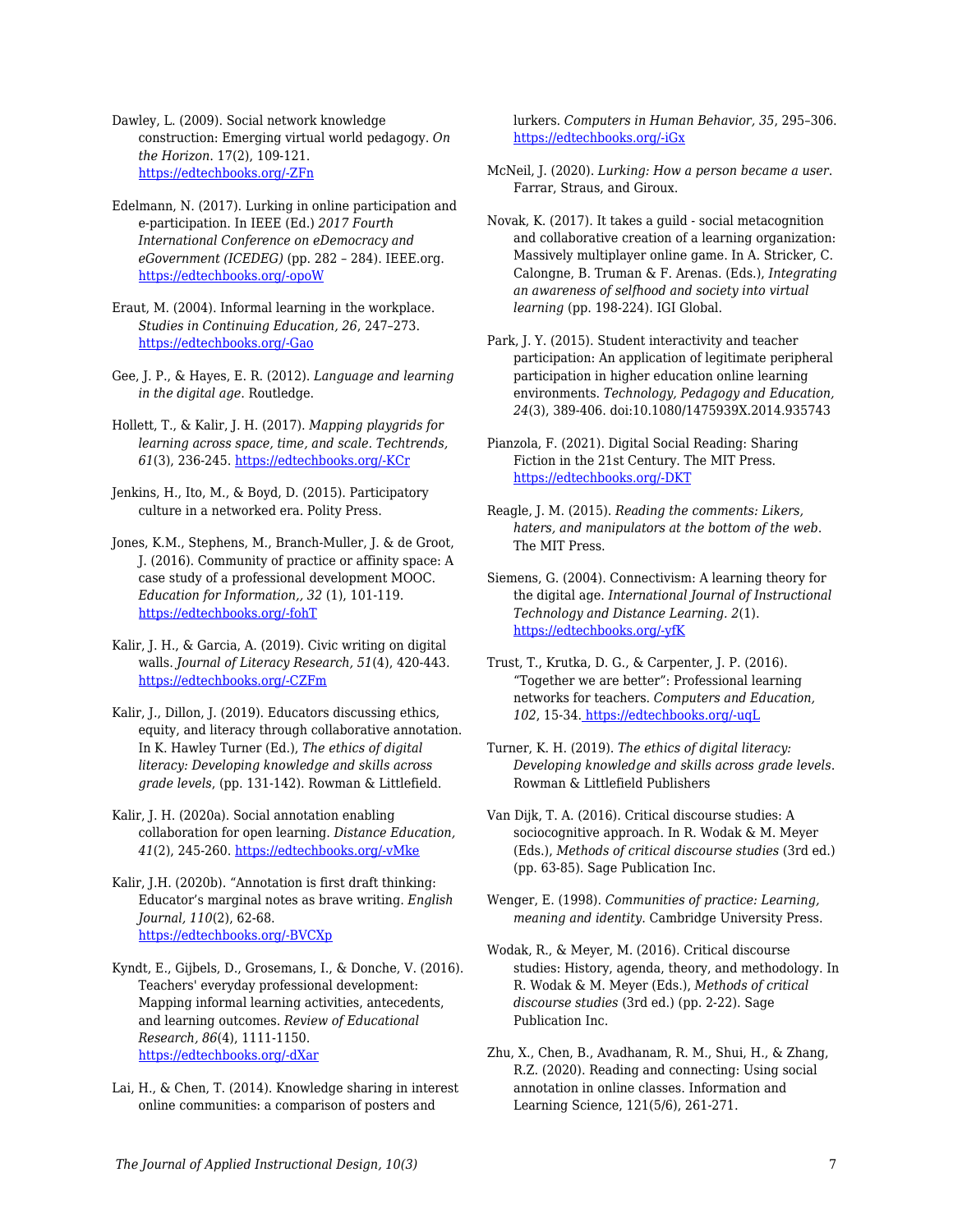[https://edtechbooks.org/-epeI](https://doi.org/10.1108/ILS-04-2020-0117)